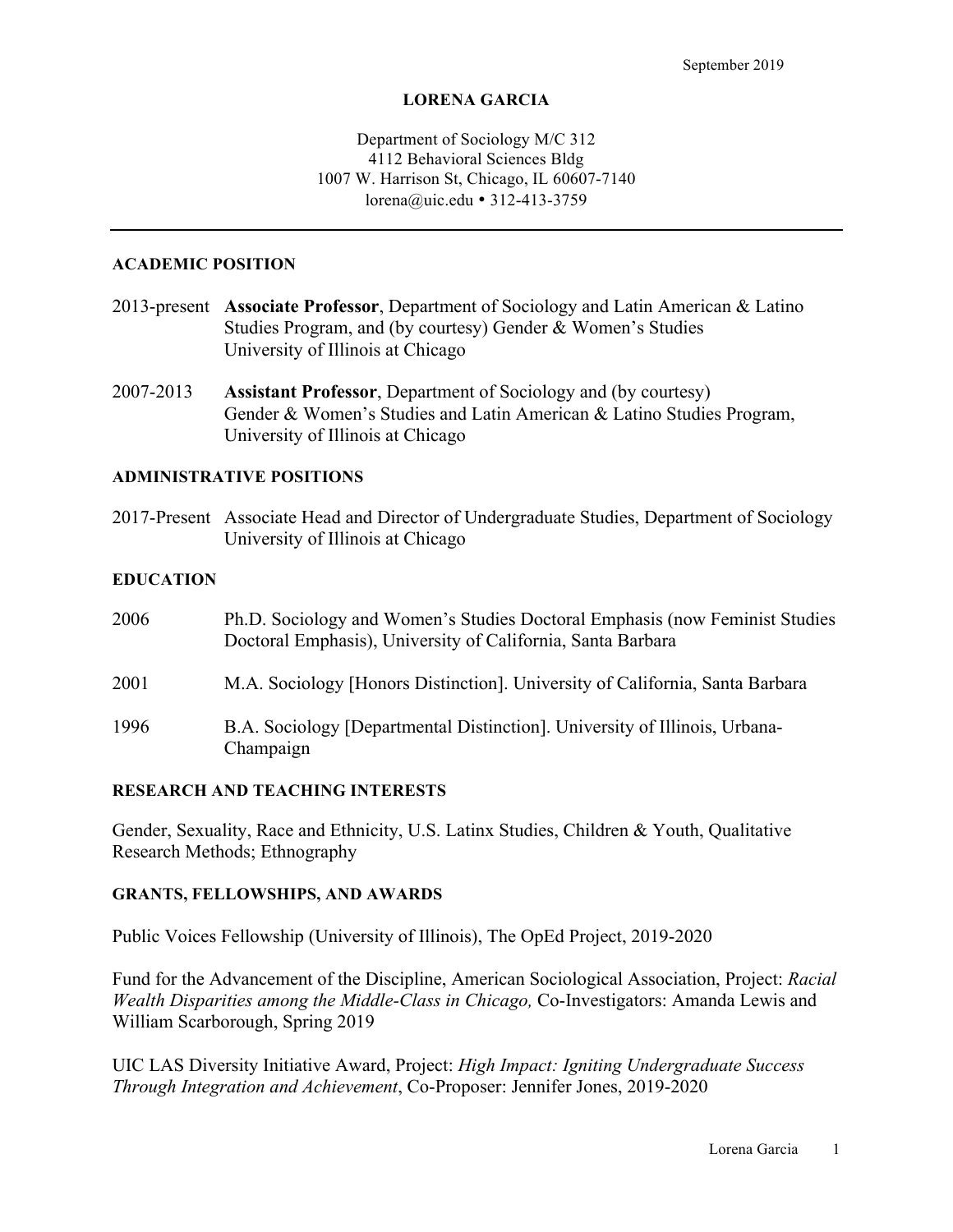Distinguished Contribution to Scholarship Book Award, American Sociological Association, Section on Race, Gender, and Class, 2013 (*Respect Yourself, Protect Yourself: Latina Girls and Sexual Identity*, 2012, New York University Press)

Office of Social Science Research Seed Grant, UIC, Spring 2013

Institute for Research on Race and Public Policy Faculty Scholar Grant, UIC, 2012-2013

Teaching Recognition Program Award, UIC, Spring 2011

Institute for Research on Race and Public Policy Fellowship, UIC, Spring 2010

R. Stephen Warner Faculty Award for Excellence in Teaching, Department of Sociology, UIC, Spring 2008

Institute for Research on Race and Public Policy Fellowship, UIC, Spring 2007

Fletcher Jones Dissertation Fellowship, UCSB, 2005-2006

Graduate Student Fee Fellowship, Dept. of Sociology, UCSB, 2003-2004

Dissertation Grant in Women's Studies, Woodrow Wilson National Fellowship Foundation, Spring 2003

Social Science Research Council, Sexuality Research Dissertation Fellow, 2002-2003 Graduate Opportunity Fellowship, UCSB, 2001-2002

Chicano/Latino Working Poor Research Grant, Center for Chicano Studies, UCSB, 2000-2001

Graduate Student Fee Fellowship, Dept. of Sociology, UCSB, Spring 2000

Chicano/Latino Working Poor Research Grant, Center for Chicano Studies, UCSB, 1999-2000

Graduate Opportunity Fellowship, UCSB, 1998-1999

#### **PUBLICATIONS**

#### **Books**

Garcia, Lorena. 2012. *Respect Yourself, Protect Yourself: Latina Girls and Sexual Identity*. New York: New York University Press.

Reviewed in: *American Journal of Sociology, Community Literacy Journal, Contemporary Sociology, Feminist Review, Gender and Education, Gender & Society, Girlhood Studies,*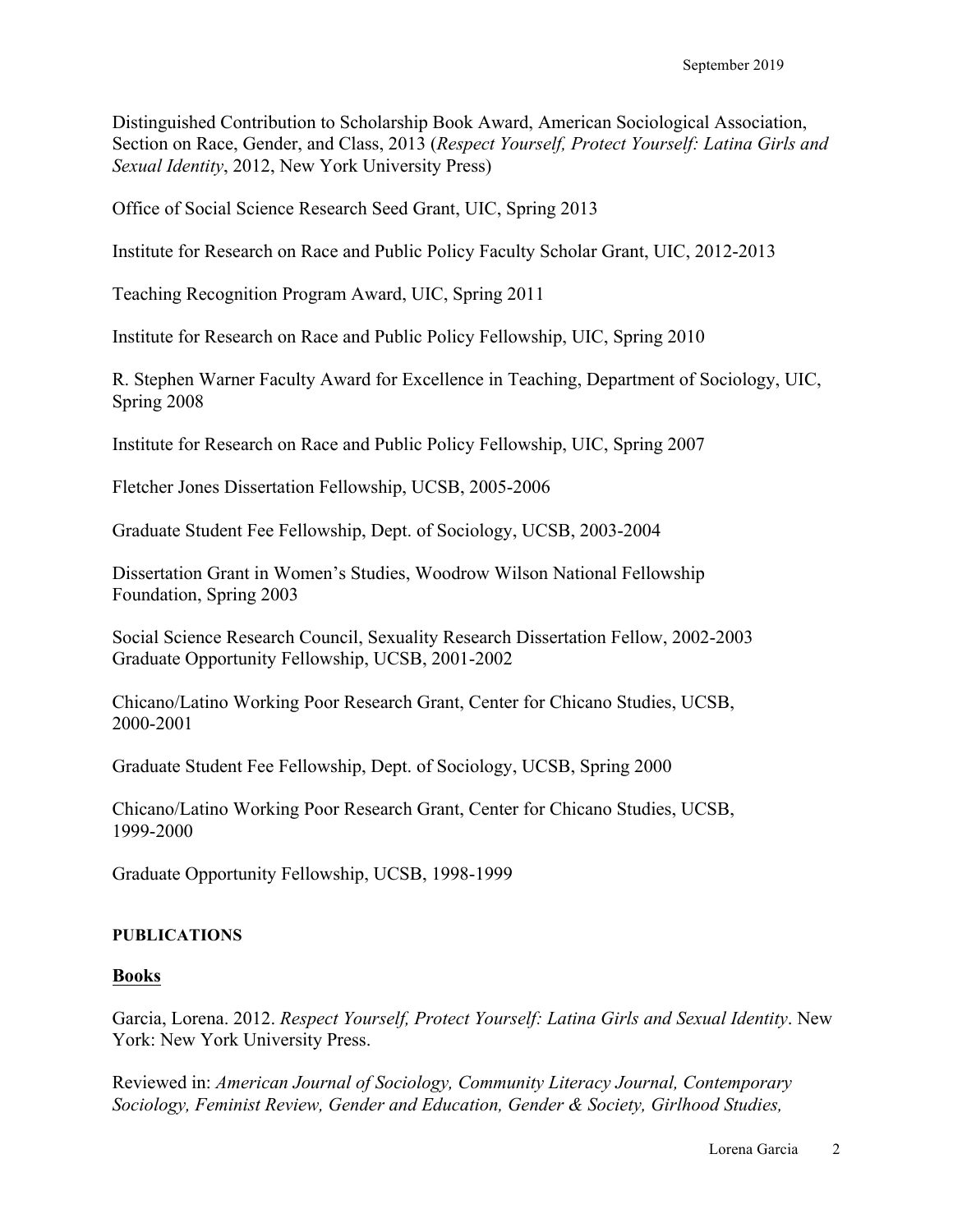*Journal of Gender Studies, Journal of Youth and Adolescence, Journal of the History of Sexuality, Latino Studies, and Sexualities*

# **Peer-Reviewed Journal Publications**

Garcia, Lorena. Forthcoming (2019). Language and (Re)Negotiations of Latinx Identity: Latinx Parents' Approaches to Spanish and Bilingualism. *Social Problems*.

Garcia, Lorena. 2016. "Intersectionality." *Kalfou: A Journal of Comparative and Relational Ethnic Studies* 3(1): 102-106.

Garcia, Lorena. 2009. "Love at First Sex: Latina Girls' Meanings of Virginity Loss & Relationships." *Identities: Global Studies in Power & Culture* 16: 601-621.

Garcia, Lorena. 2009. " 'Now Why Do You Want to Know About That?': Heteronormativity, Sexism, and Racism in the Sexual (Mis)Education of Latina Youth." *Gender & Society* 23(4): 520-541.

Garcia, Lorena and Mérida Rúa. 2007. "Processing Latinidad: Mapping Latino Urban Landscapes Through Chicago Ethnic Festivals." *Latino Studies* 5(3): 317-339.

### **Book Chapters and Other Publications**

Garcia, Lorena. 2019. "Fears of Violence: Concerns of Middle-Class Latinx Parents." *Council on Contemporary Families' Online Symposium 2019, Parents Can't Go At It Alone.* Retrieved September 19, 2019

https://contemporaryfamilies.org/parents-cant-go-it-alone-symposium-2019-garcia-fears-ofviolence/

Fields, Jessica and Lorena Garcia. 2019. "Loving Possibilities in the Studies of Sexualities and Youth." Pp. 300-314 in *The Cambridge Handbook of Sexual Development: Childhood and Adolescence*, edited by Sharon Lamb and Jen Gilbert. Cambridge, UK: Cambridge University Press.

Garcia, Lorena. 2018. "What School Sex Ed Needs to Learn from #MeToo." *Education Week* (Commentary/OpEd), May 9, 2018.

Garcia, Lorena and Jessica Fields. 2017. "Renewed Commitments in A Time of Vigilance: Sexuality Education in the USA. Sex Education." Sex Education 17(4): 471-481.

Garcia, Lorena. 2015. " 'This is Your Job Now': Latina Mothers and Daughters and Family Work." Pp. 411-425 in *Families As They Really Are* [2<sup>nd</sup> edition], edited by Barbara J. Risman and Virginia Rutter. New York: W. W. Norton & Company.

Review of *Amigas y Amantes: Sexually Nonconforming Latinas Negotiate Family*, by Katie L. Acosta (Rutgers University Press, 2013). *American Journal of Sociology* 120(2), September 2014 : 619-621.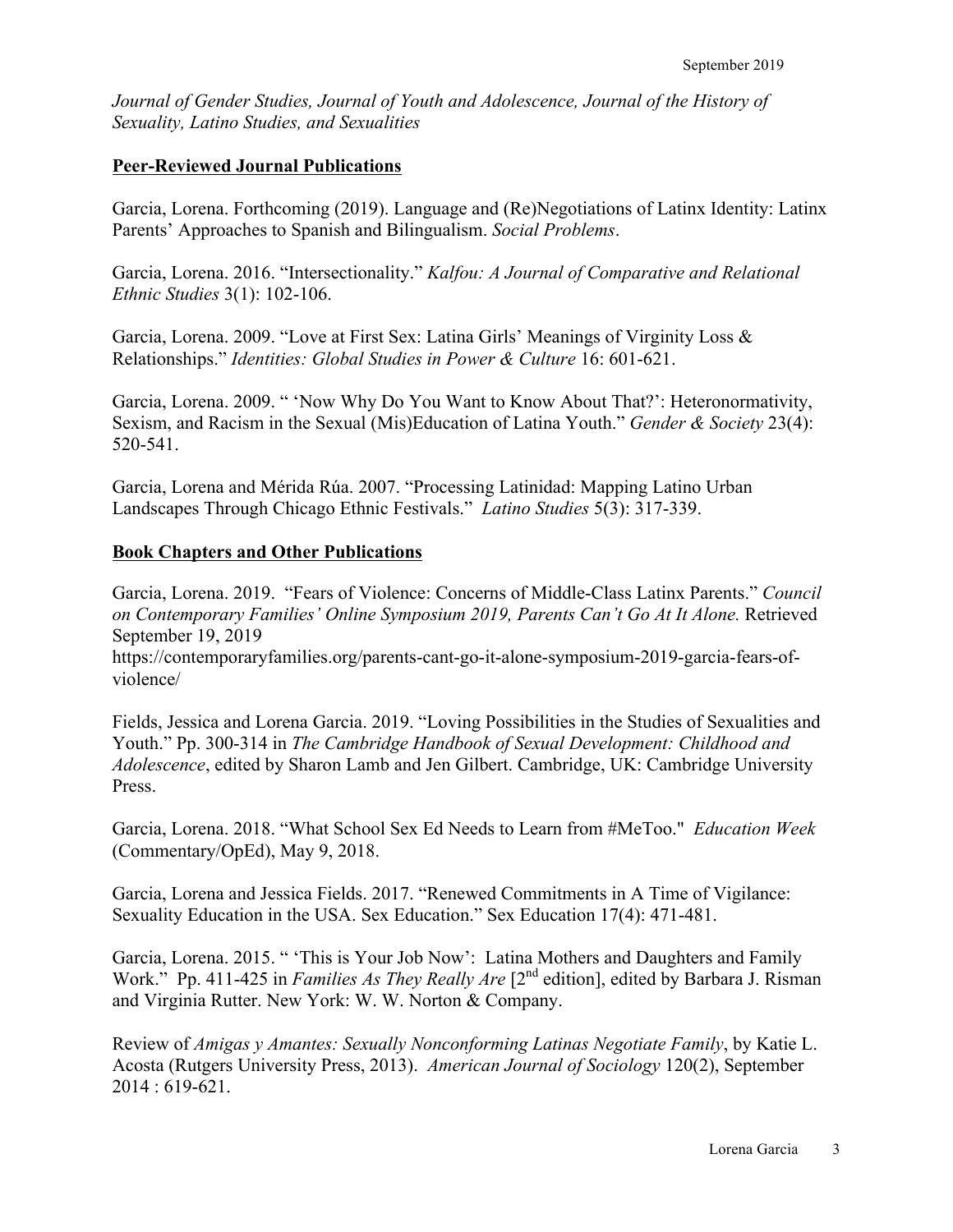Garcia, Lorena. 2013. "Latinas' Mystiques." *Council on Contemporary Families' Online Symposium on The Feminine Mystique's 50th Anniversary: Scholars Identify New Mystiques*. Retrieved February  $19<sup>th</sup>$ , 2013

http://www.contemporaryfamilies.org/Gender-Sexuality/50th-anniversary-of-feminine-mystiquepublication.html

Review of *Surviving HIV/AIDS in the Inner City: How Resourceful Latinas Beat the Odds*, by Sabrina Marie Chase (Rutgers University Press, 2011). *CENTRO: Journal of the Center for Puerto Rican Studies* 24(1), Spring 2012: 181-183.

Garcia, Lorena and Lourdes Torres. 2009. "Introduction: New Directions in Latina Sexualities Studies." *NWSA* (National Women's Studies Association) *Journal* 21(3): vii-xvi.

Review of *Virginity Lost: An Intimate Portrait of First Sexual Experiences*, by Laura M. Carpenter (New York University Press, 2005). *American Journal of Sociology* 113(1), July 2007: 294-296.

Review of When *Children Want Children: The Urban Crisis of Teenage Childbearing*, by Leon Dash (University of Illinois Press, 2003). *Journal of the History of Sexuality* 13 (2), April 2004: 236-238.

Review of *Sex and Sexuality Among New York's Puerto Rican Youth*, by Marysol Asencio (Lynne Reinner Publishers, 2002). *Latino Studies* 1(3), November 2003:479-481.

Garcia, Lorena. 2005. "Latina Teen Pregnancy and Sexuality." Pp. 203-204 in *The Encyclopedia of Latinos and Latinas in the United States*, *v. 4*, edited by Deena J. González and Suzanne Oboler. Oxford University Press: New York.

# **Works In Progress**

Garcia, Lorena. *Movin' On Up: Latinxs, Upward Mobility, and Shifting Class Experiences.* Book manuscript in preparation.

Garcia, Lorena. *Latinx Professionals and Workplace Strategies*. Journal manuscript in preparation.

### **Editorial Activities**

Editorial Board Member, *Contemporary Sociology*, January 2019-Present.

Co-editor, *Critical Perspectives on Youth Book Series*, New York University Press, August 2015-Present.

Co-editor (with Prof. Jessica Fields), Sexuality Education in the United States, 2017 special issue of *Sex Education* 17(4).

Editorial Board Member, *Sociology of Race & Ethnicity* (SREM), Spring 2017-Present.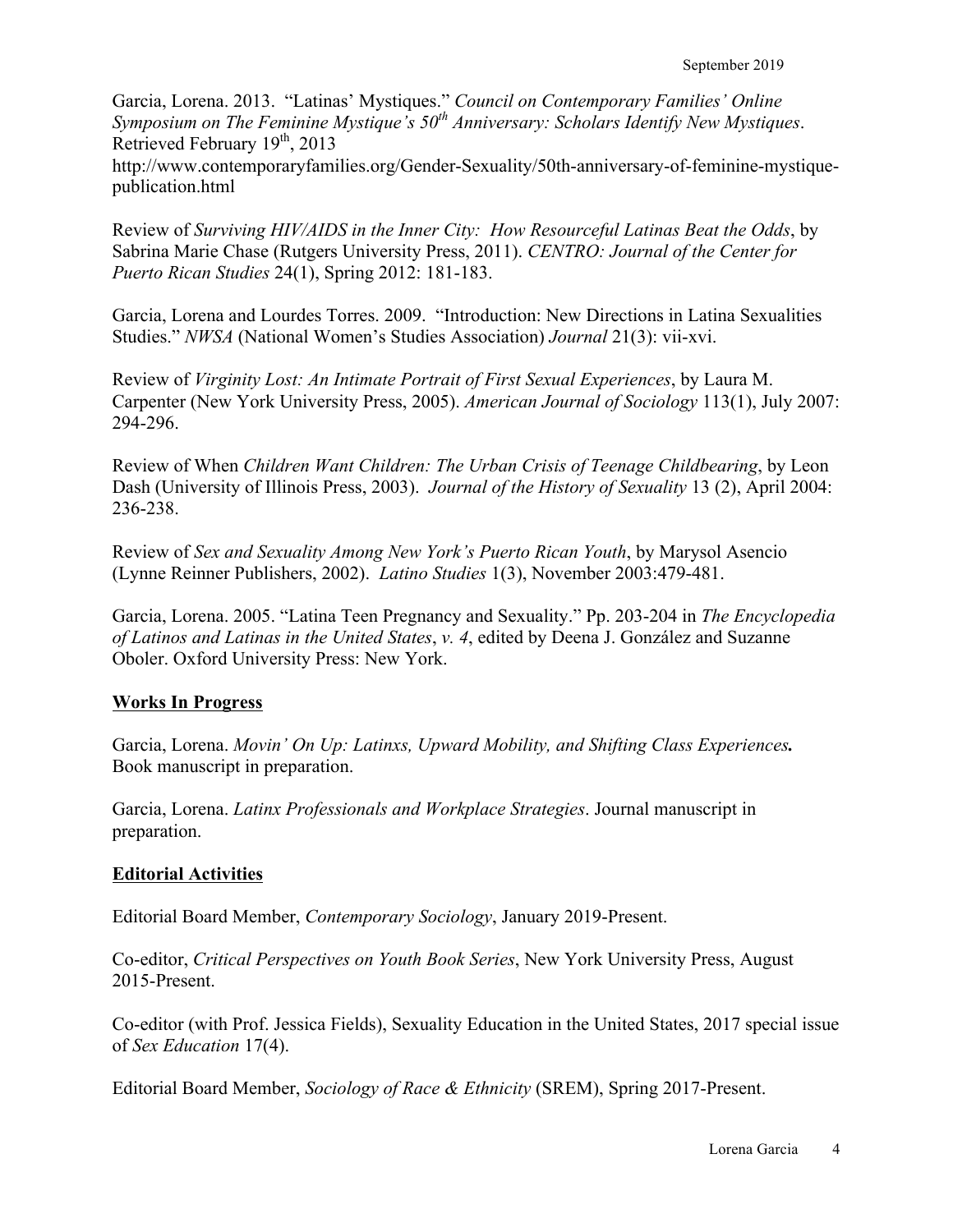Editorial Board Member, *Social Problems*, Fall 2014-Present

Editorial Board Member, *Contexts,* January 2014-December 2016

Editorial Board Member, *Gender & Society*, Fall 2011-Fall 2014

Co-Editor (with Lourdes Torres), Latina Sexualities, 2009 special issue of *NWSA* [National Women's Studies Association] *Journal* [now *Feminist Formations*] 21(3).

Manuscript Reviewer: *Black Women, Gender, and the Family*; *Centro: Journal of the Center for Puerto Rican Studies*; *City & Community*; *Contexts*; *Feminist Studies Journal*; *Gender & Society*; *Latino Studies; Sexuality Research and Social Policy, Sexuality and Culture, Signs: Journal of Women in Culture & Society, Social Problems; Sociology Compass, Sociology of Race & Ethnicity, Sociological Perspectives, NYU Press, University of California Press.*

#### **RESEARCH PRESENTATIONS**

"Being and Feeling Middle Class: Latinxs and Upward Social Mobility," Latina/o Studies Association Biennial Conference, Washington, D.C., July 12, 2018

"Middle-Class Latina/o Parents' Negotiations of Children's Spanish Language Use," Latina/o Studies Association Biennial Conference, Pasadena, CA, July 7, 2016.

"Laboring Over Family Work: Latina Daughters and Mothers' Interactions on their Work in the Home," National Association of Chicana and Chicano Studies Annual Meetings, Salt Lake City, UT, April 12, 2014.

Workshop Contributor, The Race and Public Policy Practicum on Black & Latino Males, Institute for Research on Race and Public Policy, UIC, November 18, 2011.

"Race/Ethnicity in Latina Mother-Daughters' Negotiations of Gendered Sexuality," Latin American Studies Association 2010 Congress, Toronto, Canada, October 7, 2010.

"Playing L'il Games:" Latina Girls' Safe Sex Strategies," Institute for Research on Race & Public Policy, University of Illinois at Chicago, March 11, 2010.

"Constructing and Reproducing Latina Youth as 'At Risk' Through Sex Education," American Sociological Association Annual Mtgs, San Francisco, CA, August 11, 2009.

" 'Not Like Those Girls': Sex Talks between Latina Daughters and Mothers," Council on Contemporary Families, 12<sup>th</sup> Annual Conference, Chicago, IL, April 18, 2009.

"'¿Que no tienes vergüenza?!': Latina Mothers and Daughters' Negotiations of Sexuality and Gender," American Studies Association Annual Mtgs, Philadelphia, PA, Oct. 13, 2007.

"Discovering and Explaining 'Sexual Transgressions': Sexuality and Gender Construction Among Latina Mothers And Daughters," American Sociological Association Annual Mtgs, New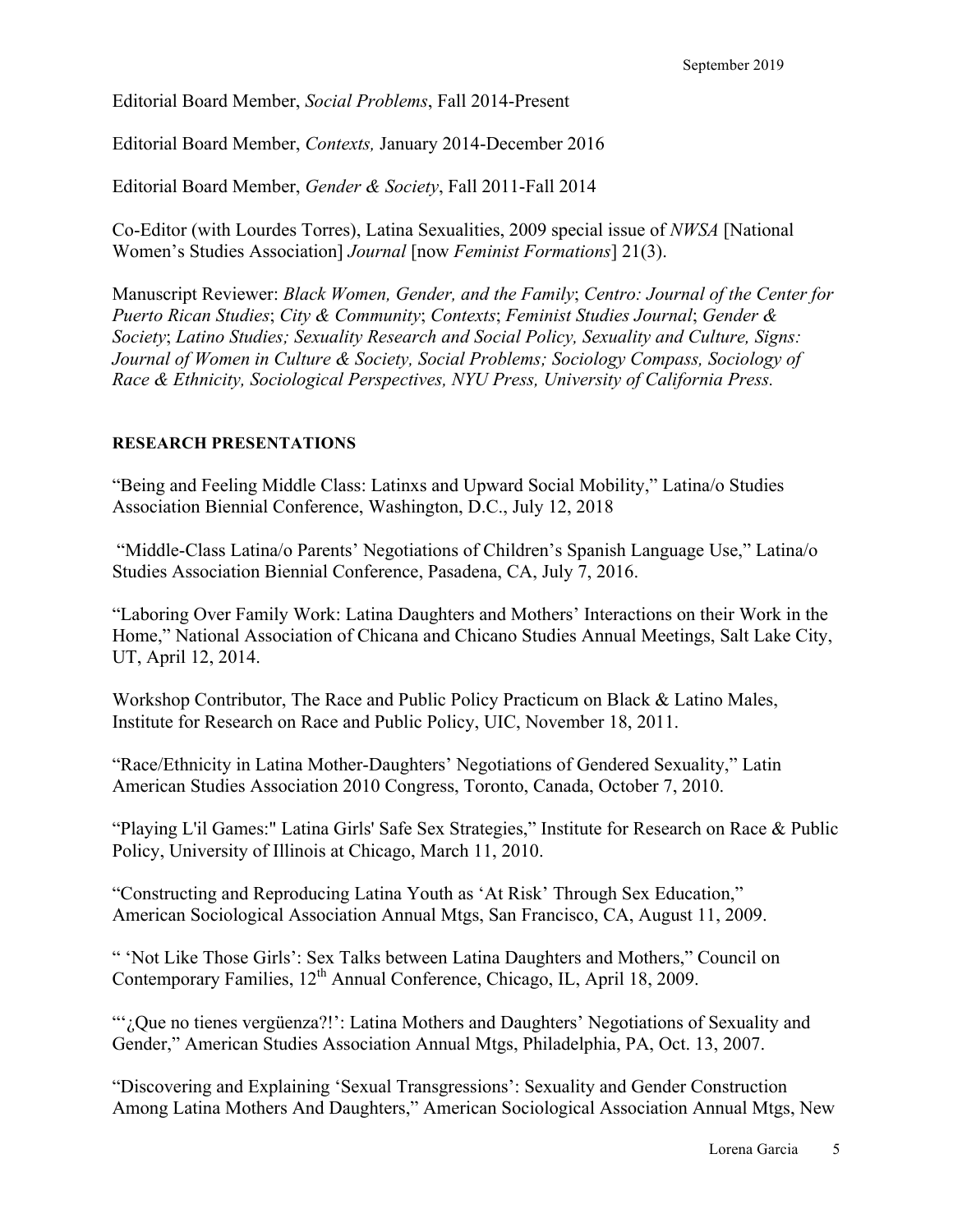York, NY, August 11, 2007.

*"'*Spreading Some Knowledge': The Sexuality Education Experiences of Latina Youth," National Association of Chicana and Chicano Scholars, San Jose, CA, April 7, 2007.

"Rethinking the Latina 'Problem': Collaborative Responses to Latinas' Gendered and Sexual Realities," Institute for Research on Race & Public Policy, Critical Issues Series, University of Illinois at Chicago, March 7, 2007.

"How Latina Mothers Reconcile their Traditional Gender and Sexual scripts with the Competing Scripts of their Daughters," Society for Research In Child Development Annual Mtgs, Atlanta, GA, April 2005.

"Exploring Sexual Subjectivity in the 'First Time' Narratives of Latina Youth," American Sociological Association Annual Mtgs, San Francisco, CA, August 2004.

"Desiring to be Empowered Sexual Subjects: Latina Youth and Sexual Agency," Women's Sexualities Conference organized by the Indiana University Kinsey Institute/Department of Gender Studies, Bloomington, IN, November 2003.

"Latinidad as Theory and Practice: Notes from the Field," with Mérida Rúa, American Sociological Association Annual Mtgs, Atlanta, GA, August 2003.

"Exploring (Re)Presentations of Chicago Latinidad," with Mérida Rúa, Latinidad in the New Millennium Graduate Student Conference, University of Illinois at Urbana, Champaign, April, 2003.

"Resisting the Virgin/Whore Dichotomy: Latina Adolescent Sexual Subjectivity," Thinking Gender Annual Conference organized by the UCLA Center for the Study of Women, Los Angeles, CA, March 2002.

# **Invited Talks**

Panelist, "Author Meets Critics: The Making of a Teenage Service Class: Poverty and Mobility in an American City by Ranita Ray," American Sociological Association Annual Mtg, New York, NY, August 11, 2019.

"Newly Middle-Class Latinx Parents' Decision-Making about Children's Extracurricular Activities," Intersectionality Panel, American Sociological Association Annual Mtg, New York, NY, August 10, 2019.

"Reflections on Intersectionality Approaches." Latinx Cultural Center and the Office of Multicultural Student Success, Intersect Series Panel, Depaul University, April 9, 2019.

"Latina Youth Sexuality and Inequality." UIC Union for Puerto Rican Students Annual Pa'Lante Conference, Panel on *Reclaiming Latina Feminism: A Juxtaposition of Issues of Reproductive Justice for Puerto Rican and Mexican Women*, University of Illinois at Chicago, April 11, 2017.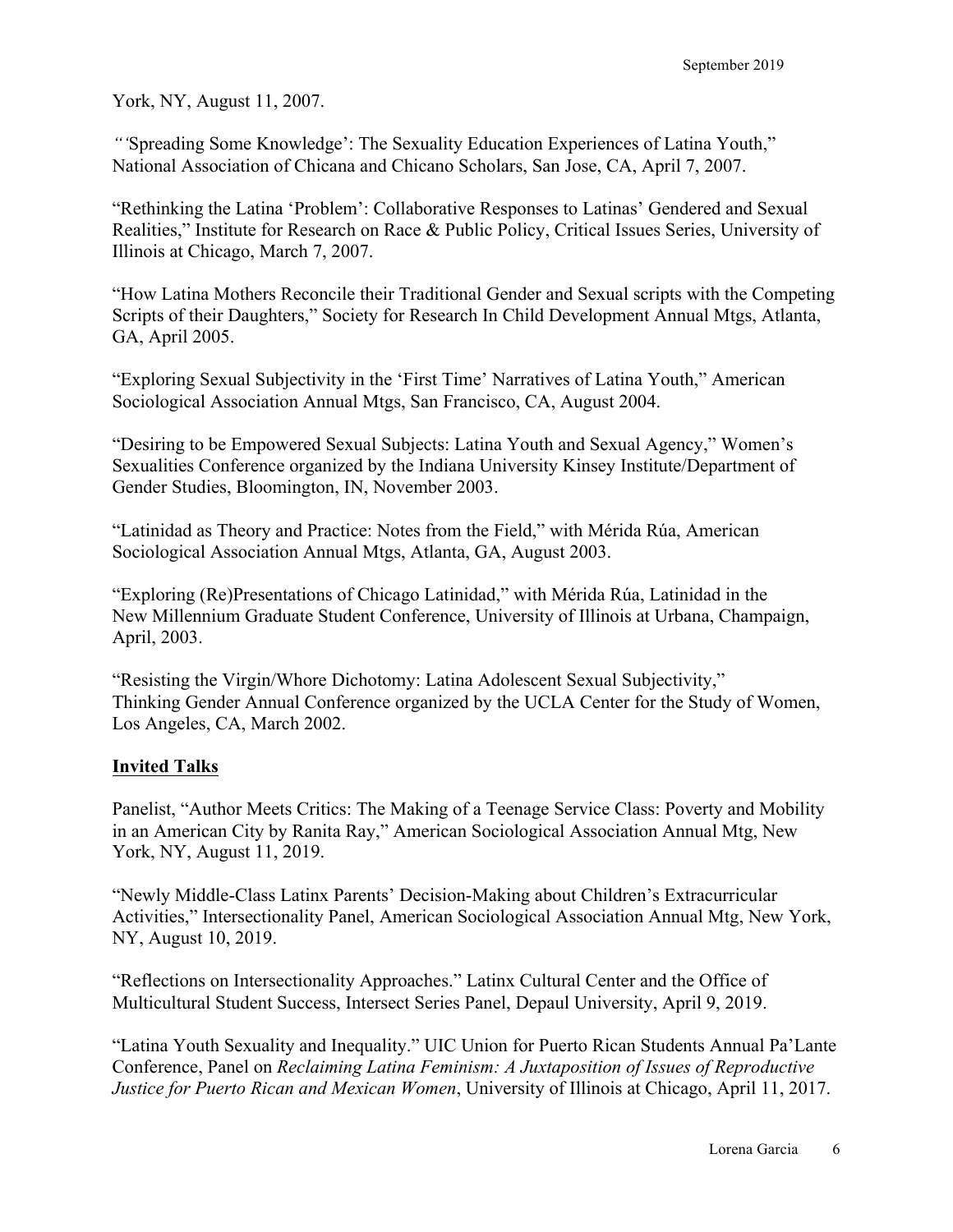"Feeling the Pinch": Preliminary Analysis of Latinas/os' Transition from Working-Class to Middle-Class." American Studies Program and Latina/o Studies Program, Williams College, Williamstown, MA, February 23, 2016.

"Talking About It: Latina Youth and Safe Sex." Latino Studies Program, Indiana University-Bloomington, IN, September 9, 2015.

"Complicating the Good Girl/Bad Girl Binary: Latina Youth and Sexual Agency."

- Educational Inquiry and Curriculum Studies, Northeastern Illinois State University, April 14, 2016.
- Latin American and Latino Studies Program, Spring Lecture Series, Illinois State University, March 18, 2015.
- Department of Sociology, Colloquium Series, University of Cincinnati, December 5, 2014.

"Studying Latina/o Youth Sexuality." UCSB Sociology Department 50<sup>th</sup> Anniversary Conference, Invited Panel on Intersectional Ethnography, University of California, Santa Barbara, February 13, 2015.

"Playin' It Safe": Reframing the Sexual Lives of Latina Youth."

- Women's, Gender, and Sexuality Studies, DePauw University, October 8, 2016.
- Latin American and Latina/o Studies Program, Vassar College, April 1, 2015.
- Latina and Latino Studies Program, Northwestern University, November 6, 2014.
- Department of Latina/Latino Studies, Spring Colloquium Series, University of Illinois at Urbana-Champaign, February 12, 2014.

Keynote Speaker, Women's, Gender and Sexuality Research Symposium, Bowling Green State University, Bowling Green, OH, March 28, 2014.

Keynote Speaker, March of Dimes 14<sup>th</sup> Annual Celebrando La Mujer Latina, Chicago, IL, November 13, 2014.

Invited Talk, Anthropology Department Seminar: Youth Culture in the Americas, City University of New York Graduate Center, New York, NY, November 8, 2013.

"Intersectionality: Lessons Learned and Challenges Ahead," American Sociological Association Annual Mtgs, Invited Panel co-sponsored by Section on Sex and Gender and Section on Race, Gender, and Class, New York, NY, August 12, 2013.

"Thinking Intersectionally about Gender and Sexualities," Engendering Change: Third Annual Graduate Student Conference on Gender and Sexuality. University of Illinois at Chicago, March 15, 2013.

"Studying Latina Girls' Sexual Identities and Practices," University of Maryland Consortium on Race, Gender and Ethnicity and Maryland Population Research Center, October 25, 2012.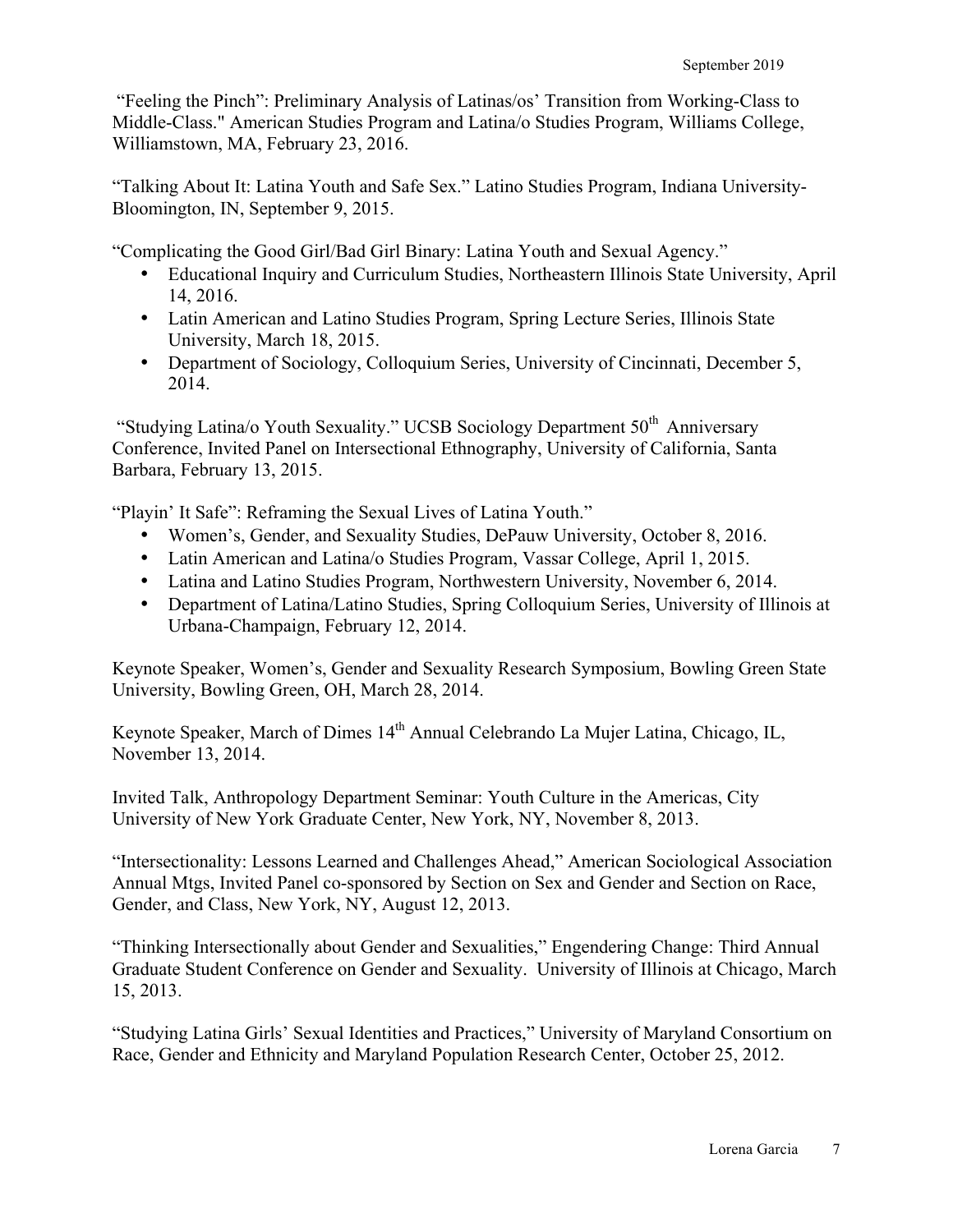" 'That Ain't Gonna Be Me': Sexual Respectability and Safe Sex Among Second-Generation Latina Girls," Department of Sociology Colloquium, Northwestern University, November 4, 2010.

"Sexuality, Gender, and Resistance: Latina Girls and the Negotiation of Safe Sex," Interdisciplinary Sexuality Seminar, University of Wisconsin-Milwaukee, April 9, 2010.

"Rethinking Gender & Sexuality Among Latinas," Guest Lecture, Introduction to Latina/o Studies (LALS 102), Instructor: Nilda Flores-González, Fall 2009.

Panelist, "Author Meets Critics: Risky Lessons: Sex Education & Social Inequality by Jessica Fields," Pacific Sociological Association Annual Mtgs, San Diego, CA, April 10, 2009.

"'She's Old School Like That': Conversations about Sexuality Among Latina Daughters and their Mothers," Williams College, Williamstown, MA, Feb. 26, 2009.

Panel Discussant, "Hoy Marchamos, Mañana Votamos: Educational Dimensions of Immigrant Rights Mobilization," American Educational Research Association, Annual Mtgs, Chicago, IL, April 10, 2007.

"Now Why Do You Want to Know about That?": The School-Based Sexuality Education Experiences of Latina Youth, Sociology Colloquium, Loyola University, March 30, 2007.

Panel Discussant, ""Assessing Needs: Promoting Health and Community Practices," Latina/o Studies Graduate Student Conference, University of Illinois at Urbana-Champaign, February 24, 2007.

"Chicas Atrevidas: Latina Youth and the Negotiation of Sexuality, " Latino Issues Conference, Bowling Green State University, Bowling Green, OH. April 2003.

# **COURSES TAUGHT AT UIC**

Graduate Courses Seminar: Latinas in the United States (LALS 502/SOC 520) Seminar: Sociology of Sexualities (SOC 520) Seminar: Sociology of Gender (SOC 524) Seminar: Graduate Student Proseminar (SOC 595)

Undergraduate Courses Senior Capstone Research Experience (SOC 490) Race, Gender and Class among U.S. Latinxs (LALS 277) Introduction to Sociology (SOC 100) Sociology of Latinxs (SOC 229) Sociology of Youth (SOC 215) Gender and Society (SOC/GWS 224) Sociology of Gender (SOC/GWS 424) Theories of Gender Inequality (UCSB-SOC 185)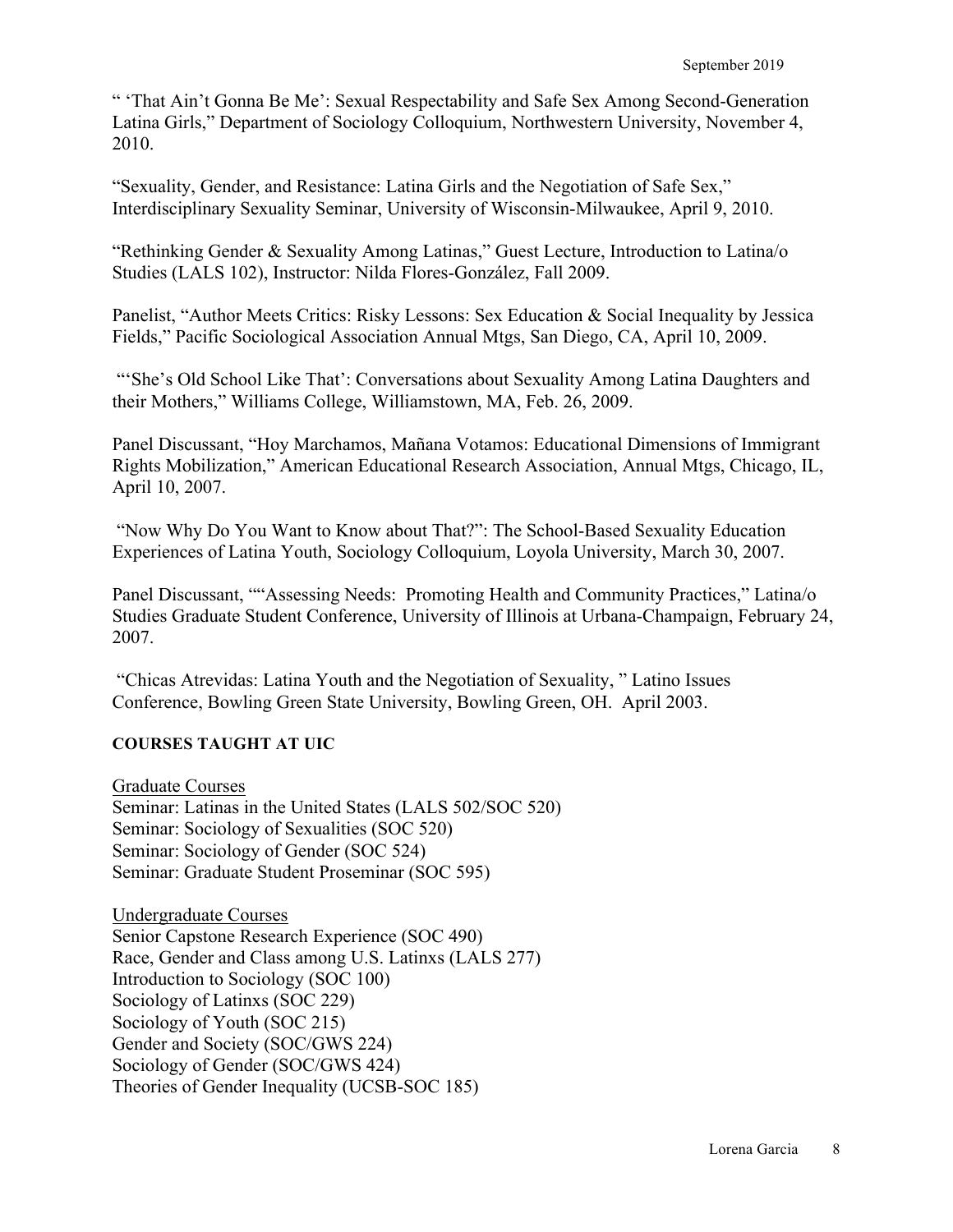# **SERVICE**

### **Department Service**

LALS Director Search Committee, October 2019-Present Committee Member, Race, Gender, and Class Preliminary Examination, March 2019-Present LALS Director Search Committee, December 2018-April 2019 Chair, Undergraduate Committee, August 2017-Present Faculty Coordinator, Race, Gender, and Class Preliminary Examination, December 2016-March 2019 Colloquium Series Co-Coordinator, August 2015-April 2017 Rue Bucher Award Committee 2014; 2016; 2017 Advisory Committee, 2014-May 2016 Undergraduate Committee, 2013-Present Faculty Coordinator, Sociology of Sexualities Preliminary Examination, April 2012-Present Committee Member, Gender Preliminary Examination, April 2012-Present Committee Member, Race & Ethnicity Preliminary Examination, April 2012-Present. Faculty Advisor, Engendering Change Graduate Student Conference, September 2015-March 2016 Graduate Committee, 2012-2013 Faculty Advisor, Engendering Change Graduate Student Conference, August 2012-March 2013 LAS Faculty Meeting Quorum Committee, Spring 2012 Quantitative Asst. Professor Search Committee, Fall 2011 Graduate Committee, 2010-2011 Undergraduate Committee, 2009-2010 Faculty Coordinator, Race, Gender, and Class specialization, 2008-2009 Colloquium Co-Coordinator, 2007-2008 Theory Asst. Professor Search Committee, Fall 2007 Advisory Committee, 2006-2009

# **University Service**

Committee Member, Chancellor's Committee on the Status of Latina/os, August 2017-Present

Co-Chair, Executive Committee, Institute for Research on Race and Public Policy, Fall 2017- Present.

Committee Member, Assistant Director of Institute for Research on Race and Public Policy Search Committee, February 2018-May 2018.

Executive Committee, Institute for Research on Race and Public Policy, Fall 2014-Present.

Faculty Ambassador, Rafael Cintrón Ortiz Latino Cultural Center, Fall 2013-Present.

Panelist, UIC Faculty and Student Perspectives on the Latinx Undergraduate Experience at UIC, March 11, 2017.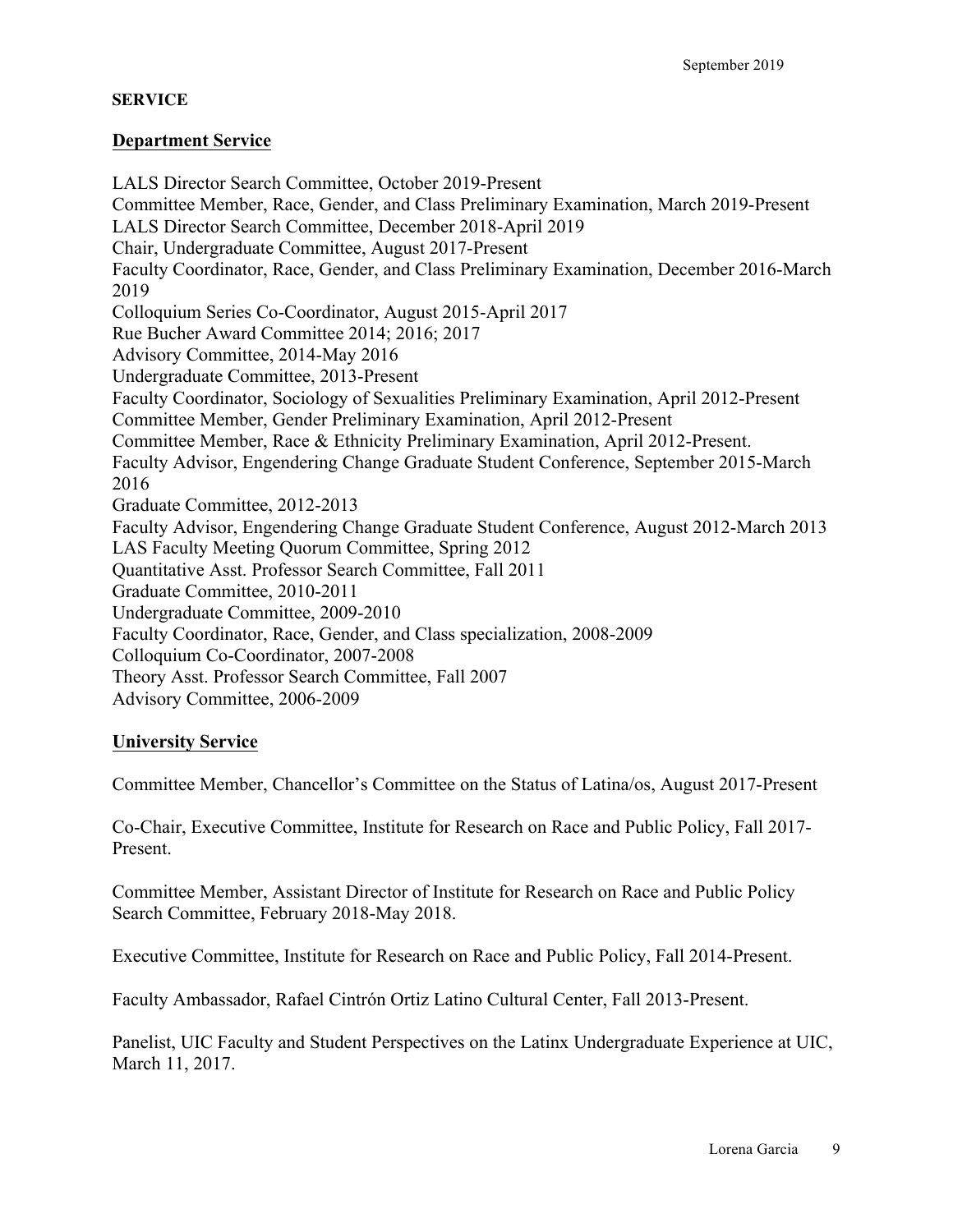Committee Member, Director of UIC Women's Leadership and Resource Search Committee, May 2016-September 2016.

Committee Member, Associate Director for Equity and Inclusion Search Committee, December 2015-March 2016.

Discussant, Latino Cultural Center (LCC) Film Screening, *Don't Tell Anyone (No Le Digas a Nadie)*, September 10, 2015.

Committee Member, Chancellor's Committee on the Status of Latina/os, Spring 2015-August 2016.

Co-Chair, Chancellor's Committee on the Status of Latina/os, Fall 2013-December 2014.

Chancellor's Graduate Fellowship Award Committee, November 2014.

Poster Judge, Illinois African-American and Latino Higher Education Alliance (IALHEA) Conference, April 4, 2014

Committee Member, Diversity Strategic Planning Committee, March 2013-December 2014.

Latin American Recruitment and Educational Services (LARES), Family Day Faculty/Student Panel (Recruitment Event), March 2014.

Committee Member, Chancellor's Graduate Research Fellowship, Fall 2011; Fall 2012; Fall 2013.

Committee Member, Chancellor's Committee on the Status of Latina/os, Fall 2011-Spring 2013.

Committee Member, Abraham Lincoln Fellowship Selection Committee, February 2013 - April 2013.

Committee Member, Search Committee-Social Justice Cluster Senior Hire, August 2012-March 2013; October 2014-December 2014.

Panel Co-Organizer and Moderator, "What Am I? Latino? Hispanic," UIC Latino Cultural Center, November 28, 2012.

Committee Member, Race and Sexuality Lecture Series, Institute for Research on Race and Public Policy, Fall 2011-Fall 2012.

Committee Member, Chancellor's Graduate Research Fellowship, Fall 2011.

Panelist, "What is Public Sociology?: Starting the Conversation," Department of Sociology Colloquium, September 2011.

Speaker, "Model World Conference on Women's and Girls' Rights," March 2011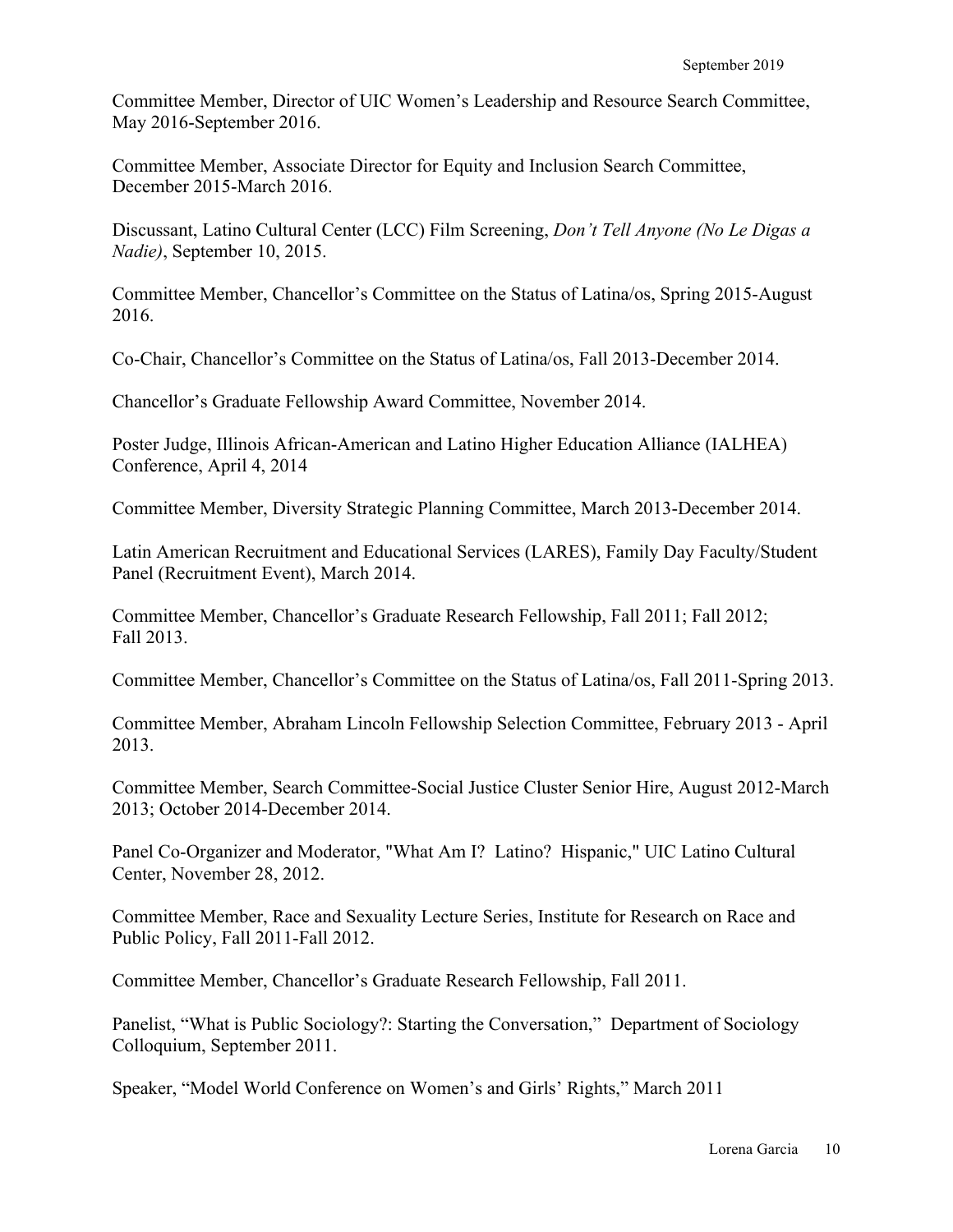Panelist, UIC Summer Research Opportunity Program, "Leadership Development," June 2010

Panelist, Research Dialogue on Race, Gender, and Sexuality, Underrepresented Faculty Mentoring Program, February 16, 2010

Associate Director Search Committee, Institute for Research on Race and Public Policy, Fall 2009

Truman Scholarship Selection Committee, Office of Special Scholarship Programs, December 2009

Judge, UIC-Chicago Civic Leadership Certificate Program (CCLCP) Capstone Competition, May 2009

Panelist, UIC Institute for Research on Race and Public Policy, "Engaged Scholarship and Teaching," April 2009

Panelist, UIC Summer Research Opportunity Program, "Navigating Graduate School and an Academic Career," July 2009

Faculty Mentor, UIC Summer Research Opportunity Program, June 2008-Present

### **Professional Service**

Mentor, Duke University Summer Institute on Tenure and Professional Advancement (SITPA), August 2018-Present.

Faculty Coach, National Center for Faculty Development and Diversity, May 2018-Present.

Committee Member, American Sociological Association Committee on Nominations, June 2018-August 2019 (Elected Position).

Reviewer, Center for Engaged Scholarship Dissertation Fellowship, November 2018-January 2019.

Committee Member, Woodrow Wilson Women's Studies Fellowship Award Committee, November 2017-March 2018.

Committee Member, Book Award Committee, ASA Section on Latina/o Sociology, Spring 2018.

Panel Organizer, Social Class and U.S. Latinxs: Accounting for Upward Social Mobility, 2018 Latina/o Studies Association Biennial Conference, Washington, D.C., January 2018-July 2018.

Committee Member, Race, Sex, and Power 2018 Conference Steering and Programming Committees, Fall 2016-April 2018.

Council Member, ASA Section on Latina/o Sociology, Fall 2015-Fall 2018 (Elected Office).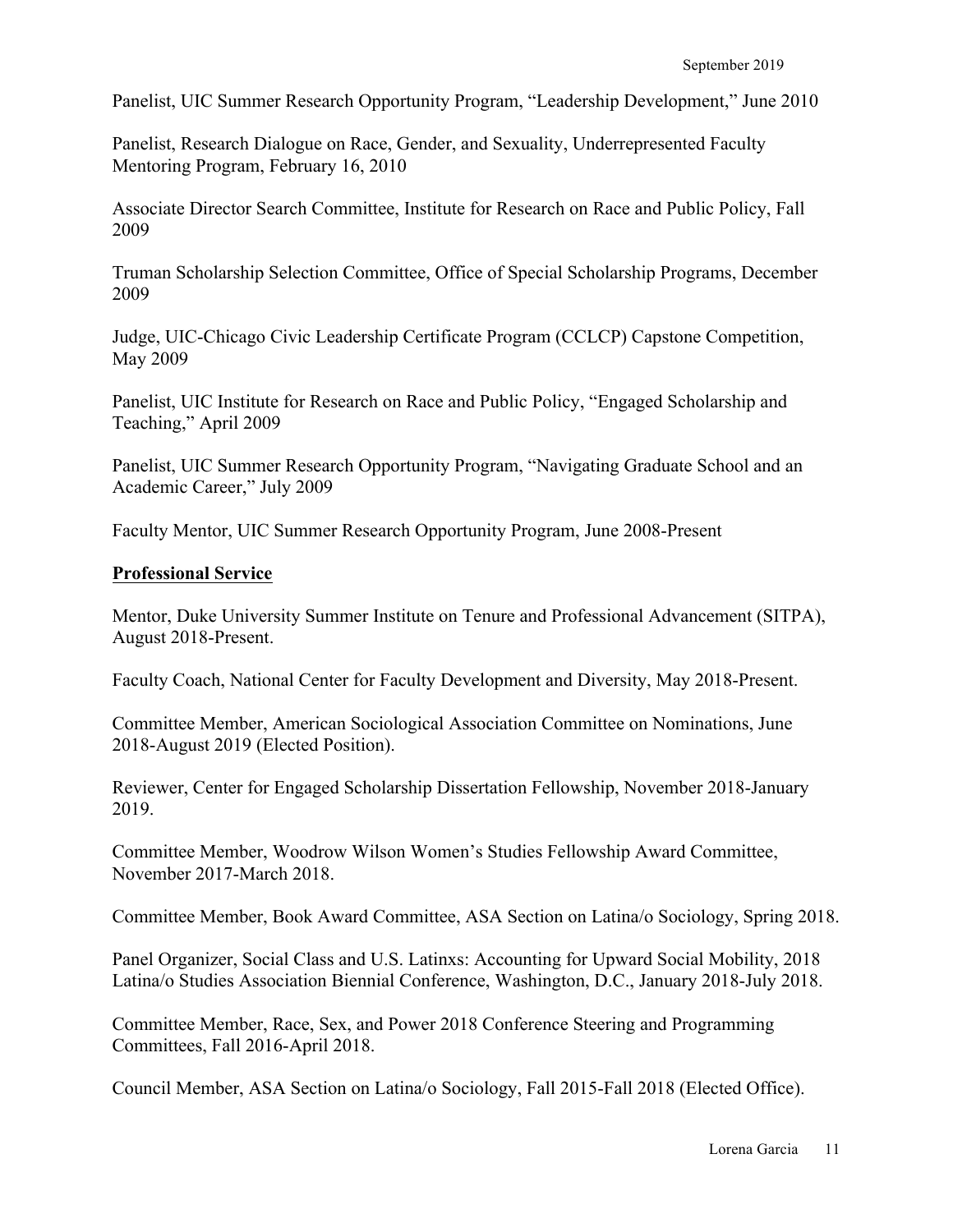Session Chair, American Studies Association, Midwest Latinidades Panel, Chicago, IL, November 10, 2017.

Committee Member, Graduate Student Paper Award Committee, ASA Section on Latina/o Sociology, Spring 2017.

Committee Member, Woodrow Wilson Women's Studies Fellowship Award Committee, November 2016-March 2017.

Committee Chair, Nominations Committee, ASA Section on Sociology of Sexualities, September 2016-January 2017.

Chair, ASA Section on Sociology of Sexualities, Summer 2015-August 2016 (Elected Office).

Committee Member, Distinguished Contribution to Research Article Award Committee, ASA Section on Latina/o Sociology, Spring 2016.

Co-Chair, Sister to Sister Committee, Sociologists for Women in Society, February 2014- February 2016 (Elected Office).

Session Co-organizer, "Sister to Sister Research & Writing Workshop," Sociologists for Women in Society Annual Winter Meeting, February 2016.

Council Member, ASA Section on Race, Gender and Class, Fall 2012-Fall 2015 (Elected Office).

Chair, Distinguished Article Award Selection Committee, ASA Section on Race, Gender and Class, Spring 2015-Fall 2015.

Chair, Article Award Selection Committee, ASA Section on Sociology of Sexualities, Spring 2015-Fall 2015.

Session Co-organizer, "Marginalized Faculty and Academic (In)Justice." Sociologists for Women in Society Annual Winter Meeting, February 2015.

Planning Committee, An International Latina/o Studies Conference: Imagining the Past, Present and Future (July 2014), January 2013-July 2014.

Chair, Distinguished Contribution to Scholarship Book Award Selection Committee, ASA Section on Race, Gender and Class, Spring-Summer 2014.

Nominations Committee, ASA Section on Race, Gender and Class, Fall 2013.

Manuscript Reviewer, "Latino Communities in Old and New Destinations: Multi-disciplinary Approaches to Assessing the Impact of Legal Reforms" Conference, November 2013.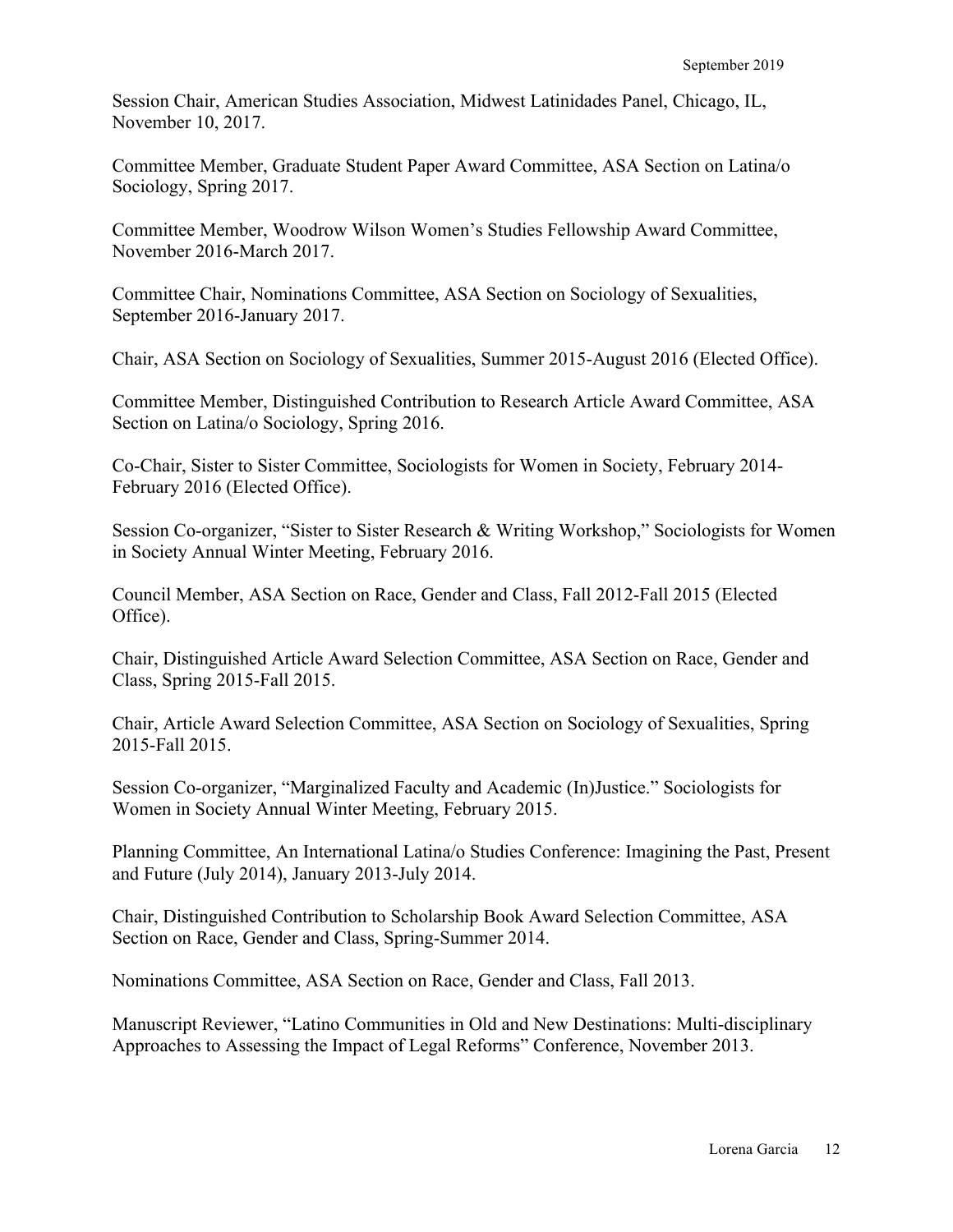Session Co-organizer, "Inter-Class and Inter-Race Relations Among Latina/os," Latina/o Sociology Section, American Sociological Association Annual Mtgs, New York, NY, August 2013.

Distinguished Contribution to Research Article Award Committee, ASA Section on Latina/o Sociology, Spring-Summer 2013.

Cristina Maria Riegos Student Paper Award Committee, ASA Section on Latina/o Sociology, Spring-Summer 2013.

Chair, Outstanding Graduate Student Paper Award Committee, ASA Section on Race, Gender and Class, Spring-Summer 2013.

Session Co-organizer, "Latina/o Gender and Sexual Lives: New Insights, Conversations, and Research Directions, Latina/o Sociology Section (co-sponsored with Sex and Gender Section), American Sociological Association Annual Mtgs, Denver, CO, August 2012.

Secretary/Treasurer, American Sociological Association Section on the Sociology of Sexualities, Fall 2010-Summer 2013 (Elected Office).

Panelist, "Doing Well in Graduate School: The Recent Professor and Graduate Student Perspective," 2011 Norma Williams Graduate Student/New Faculty Professional Development Workshop, Latina/o Sociology Section, American Association Annual Mtgs, Las Vegas, NV, August 2011.

Moderator, "Negotiating Sexuality and Gender in Adolescence and Young Adulthood," 2011 Engendering Change Conference, Northwestern University, Chicago, IL, May 2011.

Sexualities Section Roundtable Co-Organizer, American Sociological Association Annual Mtgs, Atlanta, GA, August 2010.

Panel Organizer, "Girls of Color, Intersectionality, and Agency: Lessons on Engaged Feminisms," Sociologists for Women in Society Annual Winter Mtgs, February 2010.

James E. Blackwell Distinguished Graduate Student Paper Award Committee, ASA Section on Racial and Ethnic Minorities, Spring 2009.

Session Organizer, "The Multiplicity of Latina Feminisms," Latin American Studies Association Congress, Latina/o Studies Track, Rio de Janeiro, Brasil, June 2009.

Co-Chair, Latino Studies Section, Latin American Studies Association, Fall 07-Summer 09

Panel Organizer, "Surveillance and Subversion: Ethnographic Accounts of Girls' Sexuality," National Women's Studies Association Annual Mtgs, St. Charles, IL, June 30, 2007

Panel Organizer, "(Un)Bound Latinas: Reproduction, Sexuality, and Power," Latin American Studies Association Congress, San Juan, Puerto Rico, March 2006.